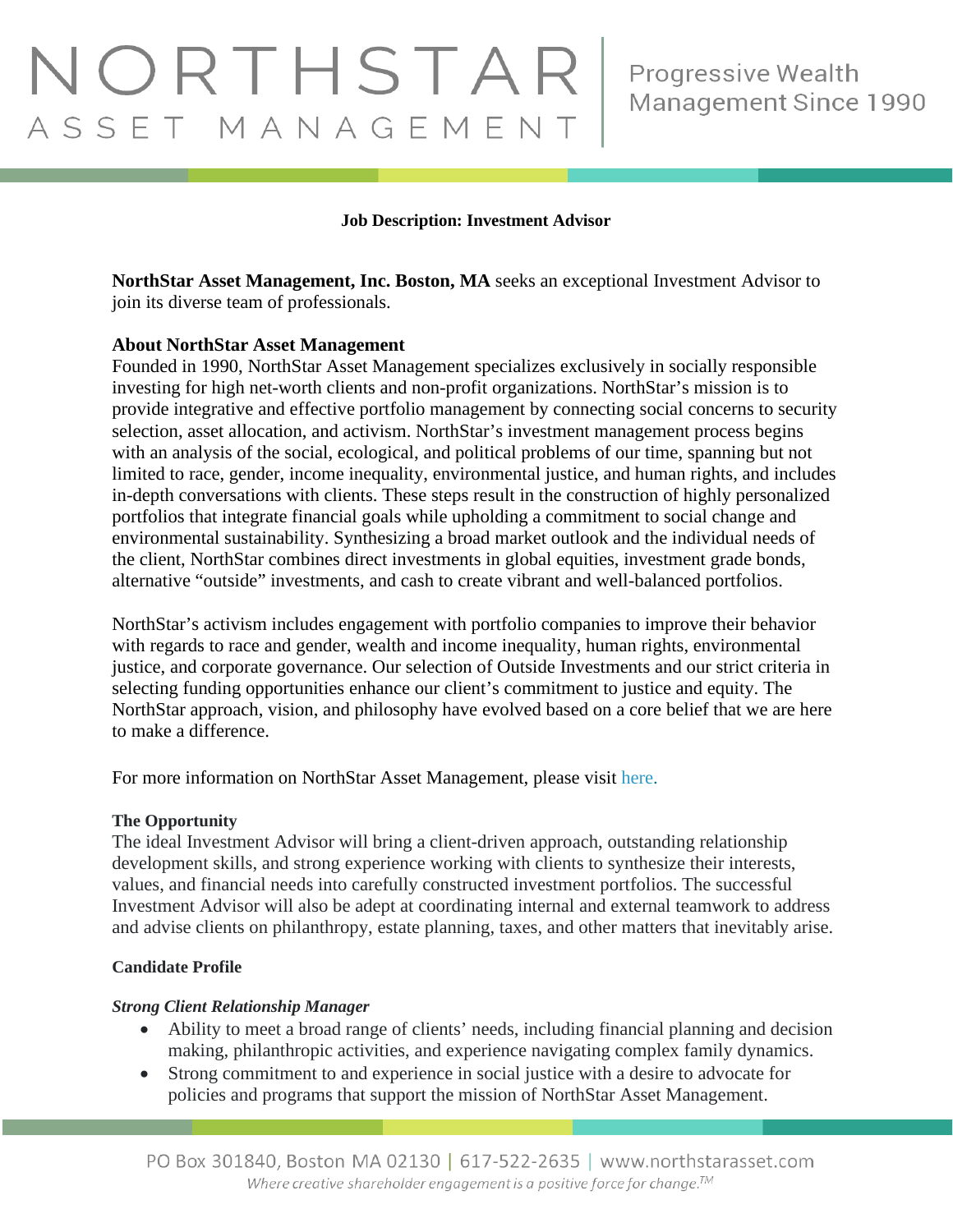- Exceptional ability to recognize, communicate, and translate client passion and financial needs.
- Willing to assure the integrity and growth of the NorthStar identity, including the development and execution of external communication efforts.
- Eager to embrace the role of advisor to existing NorthStar clients as well as enthusiastic about cultivating new client relationships.

# *Effective Leader and Team Member*

- Promote and advance a positive and collaborative culture within the organization with an action-oriented commitment to diversity, equity, and inclusion.
- Establish trust with leadership, staff, and external partners of NorthStar Asset Management.
- Support a strong leadership team to ensure a continued high-performance response across the organization.
- Be flexible, personable, and brave complemented by a courageous communication style.
- Be an active, attentive, and understanding listener.
- Contribute new ideas to NorthStar's approach to activism and investing.
- Model a strong work ethic with ongoing curiosity and humility.
- Have a healthy sense of humor.
- Be trustworthy.

## **Strong candidates will offer:**

- Minimum of 5 years of experience in the investment advising arena and/or portfolio management with a track record in client service.
- MBA, CFA, CFP, Master's Degree and/or equivalent work experience.
- Background working with high net-worth individuals and non-profit organizations and the ability to meet a broad range of family and client needs.
- Successful track record and passion for translating a client's interests, values, and financial needs into the creation of a values aligned portfolio.
- A willingness to learn the NorthStar Asset Management approach and philosophy to responsible investing.
- Highly skilled communicator with an ability to synthesize and explain complex ideas concisely.
- Proven financial overview and client need assimilation skills.
- Ability to manage client communication and ambiguity patiently and effectively.
- Astute, confident, and welcoming personality.

# **Equal Opportunity**

NorthStar is strongly committed to diversity and inclusion. NorthStar provides equal employment opportunities (EEO) to all employees and applicants for employment without regard to race, color, religion, gender, gender identity, sexual orientation, national origin, age, disability, or genetics. The NorthStar workplace is an environment that is welcoming and inclusive for everyone. NorthStar encourages women and people of color to apply.